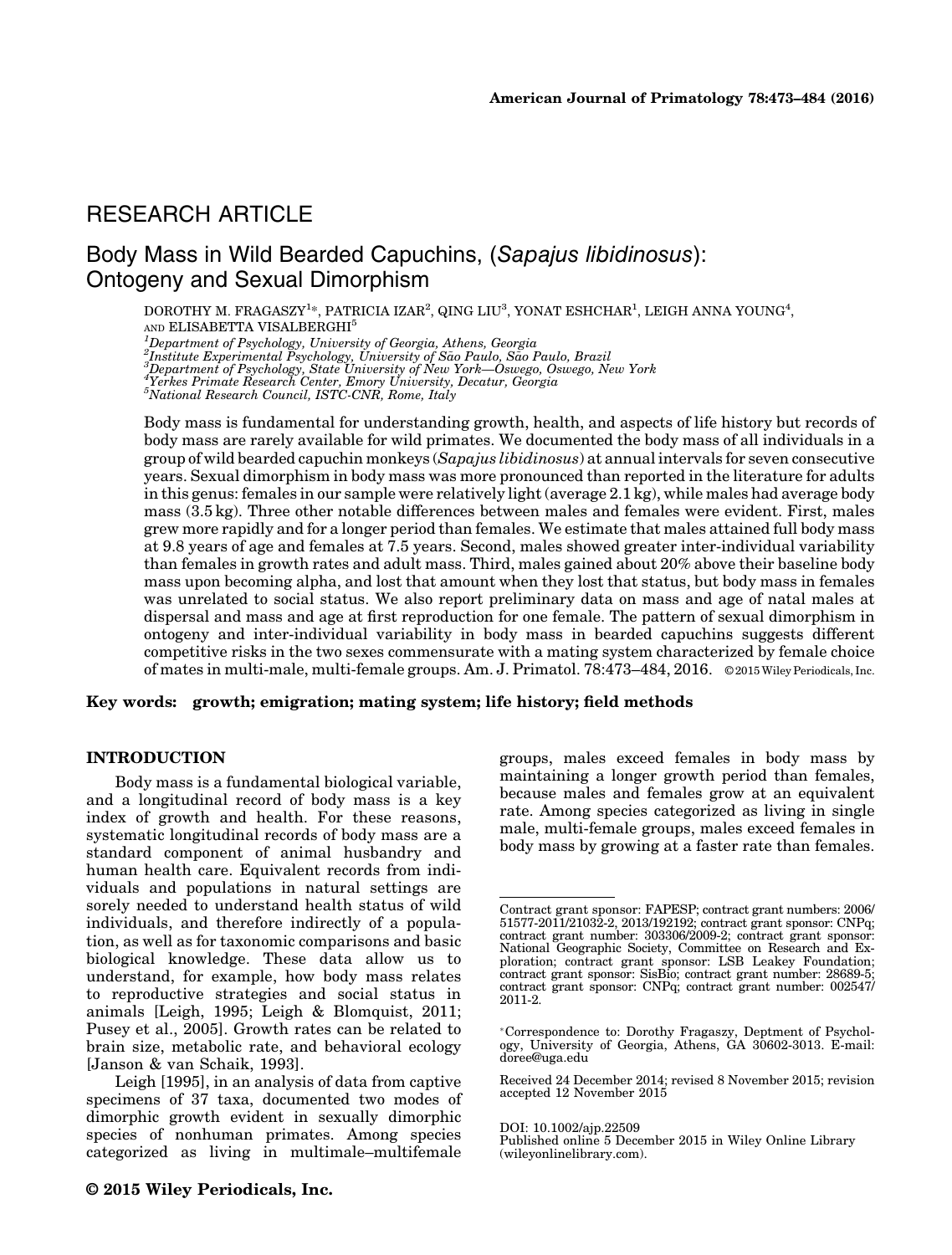However, Leigh [1995] noted considerable ambiguity in the data, and additional variables, such as differential risk of mortality between males and females and inter-male competition, also correlated with growth rates. O'Mara et al. [2012] describe a third pattern that is the combination of the two presented by Leigh [1995]: one sex grows faster and for a longer period (in the case of O'Mara and colleagues' study, female Nycticebus become larger than males through this third pattern).

In many primate species with multi-male groups, male social status is related to competition for reproductive females [Plavcan, 2011], and in some species social dominance among males is at least partly dependent upon contest competition. Competitive status is positively related to relative body mass in many species (e.g., golden hamsters and gray seals; Anderson & Fedak, 1985; Drickamer et al., 1973), and in primates, has been documented in mandrills (Dixson et al., 1993). Field researchers have noted that male white-faced capuchins (Cebus capucinus) appear to become larger following ascendance to alpha status and appear to become smaller following loss of alpha status ([Jack et al., 2014]; Susan Perry, personal communication). These observations are in line with variations in males' secondary sexual characteristics as a function of alpha status observed in mandrills [Setchell & Dixson, 2001a, b] and in male leaders of harems in hamadryas baboons [Kummer, 1971]. We do not know the magnitude of difference in mass between alpha males and other males in capuchins, however.

We have few data on the body of mass of wild primates [Johnson 2003], particularly from platyrrhines. Capuchin monkeys (genus Cebus, four species; genus Sapajus, the tufted capuchins, eight species) are medium-sized South American monkeys [Lynch-Alfaro et al., 2012a]. Wild-caught adults of the various species of capuchins weigh on average between 2 and 4 kg (average for all species, 2.3 kg, females, and 3.1 kg, males [Ford & Davis, 1992]; Fleagle [2013] gives slightly higher values). Note that the taxonomy of capuchins has been substantively revised in the past 15 years, which makes interpretation of the published literature about body mass in tufted capuchins problematic. Captive populations of tufted capuchins are all identified in the scientific literature until 2013 as C. apella, but in accord with the current taxonomy, they will be identified here as Sapajus spp., as recommended by Lynch-Alfaro et al. [2014]. Data on masses of individuals of all of the currently recognized species in the genus Sapajus will be useful for delineation of species characteristics.

Leigh's [1995] model leads to two alternative predictions with respect to the ontogeny of body mass in bearded capuchins: As they live in multimale–multifemale groups, male bearded capuchins should grow for a longer period than females,

but at an equal rate. However, as reproductive success among males in capuchin groups is skewed toward the alpha male [Izar et al., 2009; Mendonça-Furtado et al., 2014; Muniz et al., 2010], making them in reproductive terms similar to single-male groups, males should grow at a faster rate than females. A third alternative is the pattern described by O'Mara et al. [2012], that males will grow at a faster rate and for longer than females.

Longitudinal data on mass gain in captive Sapajus spp. published prior to 2002 are summarized in Fragaszy et al. [2004]. Growth records from birth through 5.5 years are most extensive for C. albifrons from Fleagle & Samonds [1975] and Jungers & Fleagle [1980], and for birth through 8 years for Sapajus spp. from Fragaszy & Bard [1997] and Fragaszy & Adams-Curtis [1998]. Jungers & Fleagle [1980], who measured bone growth in young captive capuchins via radiographs taken weekly, biweekly, and later at intervals of 1–2 months from birth through 3 or 5.5 years, report continuous skeletal development through the first 5.5 years. Growth (measured as length of long bones) for the first 8 weeks after birth is nearly linear and rapid, and from 8 weeks through the first year slows considerably. The growth pattern described for capuchins by Jungers & Fleagle [1980] is characteristic of other primates, including humans. Longitudinal body mass data on one group of captive Sapajus spp. indicate that capuchins grow more slowly from 2 years (about 1.5 kg) until about 4 years (about 2 kg) than they do in the first 2 years [Fragaszy & Bard, 1997; Fragaszy & Adams-Curtis, 1998]. Thereafter, the growth curves for males and females appear to diverge, with females gradually increasing in body mass from 2 to 2.4 kg, and males increasing from 2 kg to 3.5 kg over the next several years (see also [Leigh, 1992]). Tufted capuchins in captivity have been noted to have a relatively large degree of sexual dimorphism (males weighing 1.9 times as much as females) that according to Leigh is mainly attributable to males growing for a longer time than females [Leigh, 1992]. Females in one group in captivity achieved their adult body mass at 5.5 years [Fragaszy & Adams-Curtis, 1998]. Average age at first conception was just after the 5th birthday (1,877 days), when females were 88% of their own adult mass.

Growth patterns relate to diet and foraging strategies and particularly to life history. Capuchins are recognized as possessing relatively extended periods of infancy and juvenility, large brains, and long life span [Fragaszy et al., 2004]. Brain tissue is metabolically expensive to grow and to maintain [Navarrete et al., 2011]. Janson & van Schaik [1993] suggest that the slow growth of juvenile capuchins reflects this taxon's strong reliance on extractive foraging strategies that require time to master for reasons of strength or skill (or both). These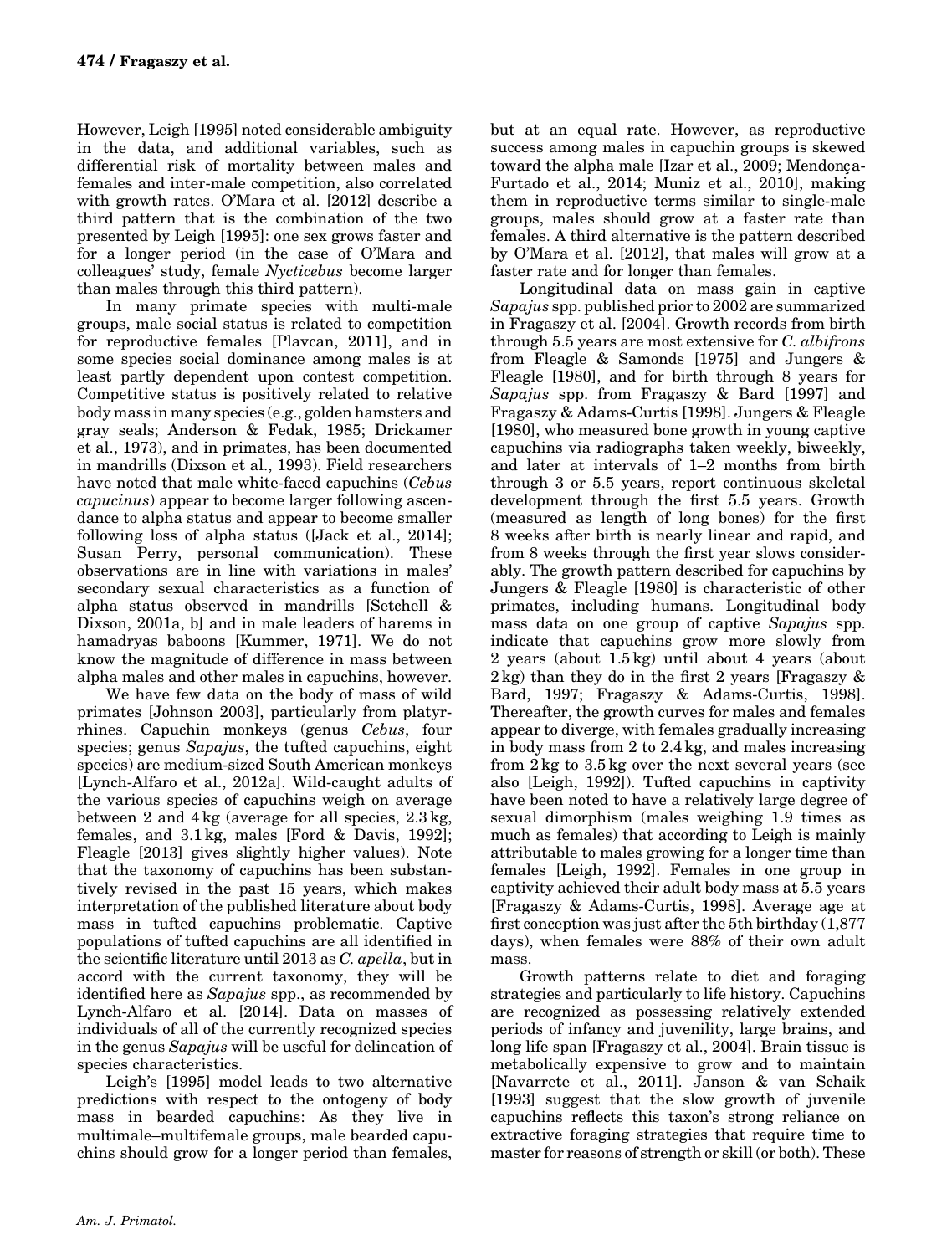authors propose that slow growth through a lengthy juvenility reduces the likelihood of starvation for inefficient foragers. Ample data support the characterization of capuchins' (and especially tufted capuchins') diet as both tough [Wright et al., 2009] and requiring body mass and skill to process at adult rates of efficiency [Agostini & Visalberghi, 2005; Eadie, 2015; Fragaszy et al., 2010; Gunst et al., 2010; Melin et al., 2014]. At Fazenda Boa Vista, Brazil, observations of 17–19 month old bearded capuchins nursing daily from their mothers and allomothers (Michele P. Verderane, Dorothy M. Fragaszy, Elisabetta Visalberghi, Patricia Izar, unpublished data) indicate that weaning is an extended and gradual process among wild bearded capuchins, as among captive individuals [Weaver, 1999]. Although weaning is very gradual for capuchins, by 2 years of age they are responsible for feeding themselves, even if minimally equipped to do so in terms of body mass and skill. Nevertheless, young bearded capuchins eat the same foods as older members of their group [Chalk et al., 2015]. In captivity, female tufted capuchins reach adult mass by 6 years, and males at about 7 years [Fragaszy & Bard, 1997; Fragaszy & Adams-Curtis, 1998]. The length of time to achieve adult body mass is likely to be longer in natural settings than in captive settings (e.g., [Johnson, 2003]).

Groups of Sapajus libidinosus are typically cohesive, females are phylopatric and males disperse from natal groups [Izar et al., 2012]. Females compete aggressively (although mildly) for food and present a formal linear dominance hierarchy [Verderane et al., 2013]. All group members are integrated but subordinates are usually excluded from preferred food sources. Male–male relationships are characterized by despotic dominance hierarchy, male tenure can be 10 years or longer, and severe fights occur only during (rare) challenges to the dominant male [Mendonça-Furtado et al., 2014]. Immigrant males are gradually assimilated into the group with a progressive decrease in aggression and increase in tolerance. Reproductive success is highly skewed (>70% of observed matings) towards the dominant male due to female choice, as in white-faced capuchins [Izar et al., 2012; Mendonça-Furtado et al., 2014; Muniz et al., 2010]. The dominant male is the preferred affiliative partner of adult females, very tolerant to infants (as are all adults), and acts as a "policer" in group conflict management, sensu Flack et al. [2006].

Ecological models of social systems assume that socially dominant individuals have a competitive advantage in contest competition, and thus have better access to food than subordinate individuals [Janson, 2000]. The prediction drawn from these models is that mass should correlate modestly with social status among females. However, because females' reproductive success in the population of bearded capuchins at Fazenda Boa Vista does not appear to be limited by food availability [Izar et al., 2012; Verderane et al., 2013], we do not expect differences in mass among adult females.

We developed a simple, non-invasive method of weighing monkeys that enabled us to collect masses repeatedly from all members of a habituated wild group of bearded capuchins [Fragaszy et al., 2010]. Here, we describe the method and report the masses of individual wild bearded capuchin monkeys collected annually for seven consecutive years (2007–2013). We document growth for males and females from birth to 7 years, and provide masses for adults over consecutive years. We use these data to describe the overall pattern of mass gain and potential differences between males and females. These data allow us to test three hypotheses. Our first hypothesis is that social status correlates positively with body mass in males. Our second hypothesis is that the alpha male has the largest body mass among the adult males. Our third hypothesis is that females differ from males in that social status does not correlate with body mass in females as it does in males. We also report emigration and immigration. Although, we have a small N for these cases, we present the data here so that we may begin to accumulate data from wild populations of bearded capuchins for these variables.

### METHODS

The experimental protocol was approved by the animal research committee (IACUC) at the University of Georgia and adhered to the Brazilian legal requirements, and to the American Society of Primatologists' principles for the ethical treatment of primates.

## Site

We conducted the study at Fazenda Boa Vista (privately owned land) in Piauí, Brazil (9°39″S, 45°  $25''$ W). Fazenda Boa Vista is an ecotone between Cerrado (open woodland) and Caatinga (semi-arid) biomes [Oliveira & Marquis, 2002] at approximately 420 m above sea level. This region has low-nutrient sandy soils and highly seasonal and inter-annually variable precipitation, between 800 and 1600 mm per year, the vast majority coming in the months of November–April [Oliveira & Marquis, 2002]. Despite strong inter-annual variability in precipitation, productivity of fruits and seeds in the region of the study group's home range was consistent across and within years from 2006 to 2008 [Verderane et al., 2013]. The monkeys' masses were measured in the outdoor laboratory area of our study site, which the monkeys visit regularly.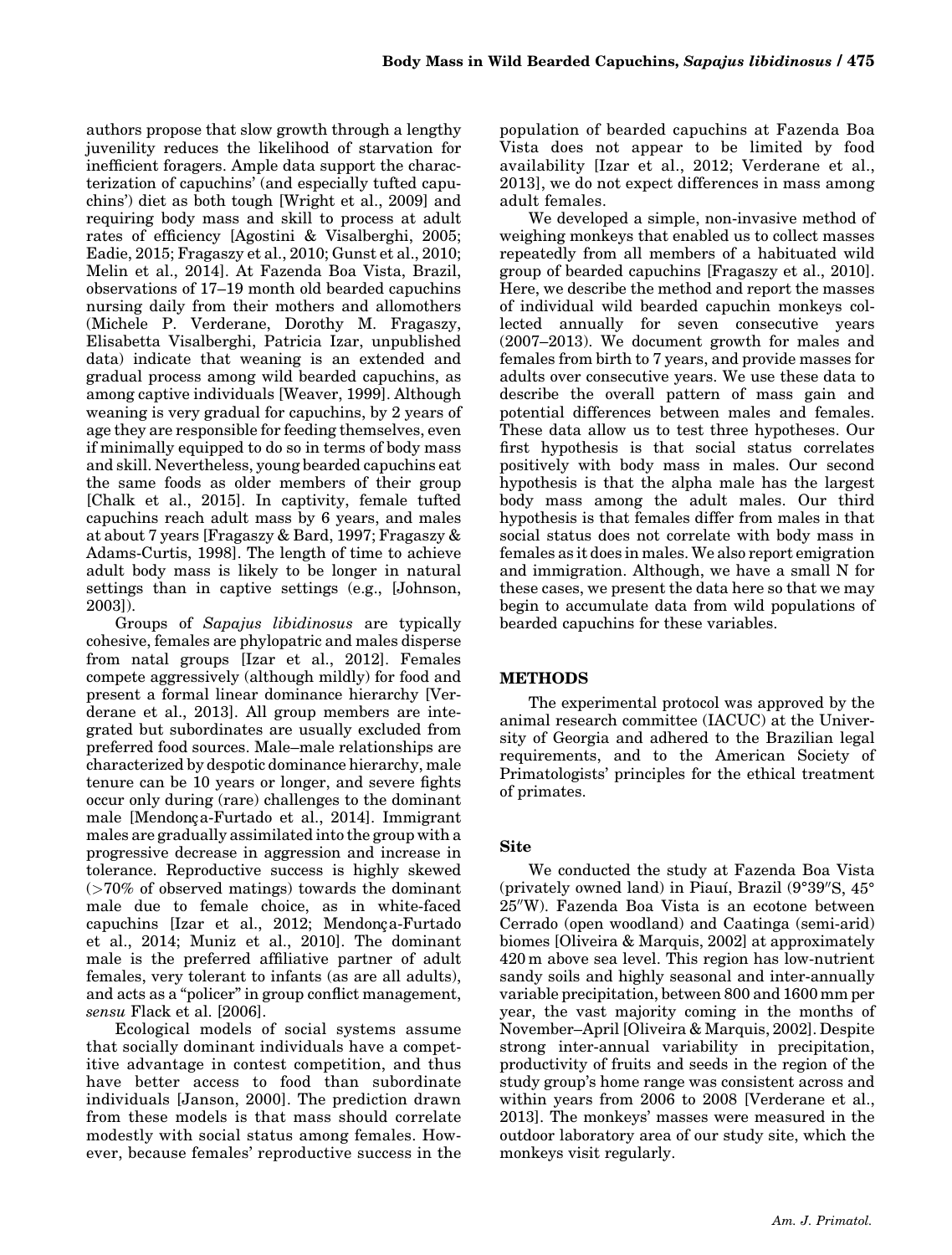### Subjects

All members of one group of bearded capuchins (Sapajus libidinosus) were weighed annually from 2007 to 2013. The group contained 20 to 24 animals (Table I); typically the group contained three adult males, six adult females, and 12–16 immatures. We have studied this group since 2005 and all members of the group are habituated to human observers at close range. The group was lightly provisioned with palm nuts and/or corn (average 234 kcal/monkey/ day) during the period when we took these measurements (3–4 week period) in 2007 [Spagnoletti et al., 2012]. In subsequent years, we provided approximately the same amount of food but we did not measure it systematically.

One adult male in the group (Mansinho), was injured in June of 2010 and lost one foot in the next month. Another adult male (Jatobá), had four toes on one foot. One adult female (Amarelinha) suffered from an unknown progressive disorder that produced skeletal and joint deformities. She was non-reproductive despite exhibiting proceptive behavior and mating. All other individuals were intact and appeared normal, and no illnesses were noted during the period 2007–2013. Full records of births, immigration, disappearances, and change of alpha male status in the group were kept by the research team throughout the study period as part of normal demographic data collection.

### Apparatus

We mounted an electronic scale (Cardinal Detecto  $50 \text{ kg}$  model, sensitivity to  $10 \text{ g}$  on a tree using a metal stand (Fig. 1). The stand consisted of a vertical portion (73 high  $\times$  18 cm wide) that was strapped securely against a tree trunk. The horizontal platform  $(57 \text{ deep} \times 45 \text{ cm} \text{ wide}; 92 \text{ cm} \text{ above the})$ ground) on the stand was covered with gray/brown outdoor carpet and leveled after it was mounted on the tree. The scale was bolted to the stand and leveled. The stainless steel surface of the scale measured  $36 \text{ cm}$  deep  $\times 46 \text{ cm}$  wide. A removable stainless steel collar was attached to the distal portion of the platform; it supported a stainless steel bowl (25 cm diameter, 16 cm deep) with the rim 7 cm from the scale at its closest point. The rim of the bowl was the same height as the platform. We provisioned the bowl with water (approx. 2 liters) daily. The mass (to the nearest  $10 g$ ) of an object on the scale was displayed on a digital screen attached to the scale via a 280 cm long cable. An icon in the display signaled when the scale recorded a stable (reliable) value.

# Procedure

The scale was readied and the bowl filled with water each day in advance of the monkeys' potential arrival in the outdoor laboratory area. We collected masses opportunistically as animals visited the water bowl over the course of a few hours on each day in which the monkeys visited the outdoor laboratory. The experimenter sat a few meters from the scale, viewing the digital display, and recorded the displayed mass when one animal paused or sat on the scale long enough to register a reliable mass. Infants' masses were taken in the same way, or calculated from masses taken of carrier and infant together, minus the carrier's (independently measured) mass.

Monkeys were weighed over a period of 2–3 weeks each year during mid-May to mid-June, except in 2010, when masses were taken in mid-August. We collected several masses for each individual and calculated its average mass to the nearest 100 g in each period. For purposes of calculating animals' ages at the date of weighing, the date of weighing was assigned as the middle of the weighing period.

Social status data were provided by Verderane  $[2010]$  and Mendonça-Furtado  $[2012]$  who studied social behavior in the same population during the periods when the mass data were collected in the first 4 years of this study (2007–2010). Rank was determined based on the direction of agonistic interactions recorded ad libitum during entire day group follows as part of other studies (e.g., Mendonca-Furtado et al., 2014; Verderane et al 2013). Yearly rates of agression between females and between males are reported in these studies. Considering the study period, we have analyzed 427 agonistic interactions involving females only and 388 interactions involving males only. Agonistic interactions were entered on an  $n \times n$  matrix and analyzed using the Dominance Direct Tree, a method based on social network theory that decides dominance relationships based on the number of victories in conflicts, and resolves ties by transitiveness (Izar et al., 2006).

Comparisons of body mass in adult males and females were made using the Wilcoxon Mann Whitney test, with the two-tailed alpha threshold for significance set at a  $P$  value of less than 0.05.

### RESULTS

### Body Mass of Adults

Adults' masses across years are shown in Figure 2, and the full data set is presented in Table I. Overall, adults' masses remained stable across years. Adult males weighed substantively more than females (on average, 1.4 kg more) and there was no overlap in the masses of adult males and females (Wilcoxon–Mann–Whitney test,  $n_1 = 5$ ,  $n_2 = 7$ ,  $U = 0$ ,  $P \le 0.01$ ). Subordinate adult males' masses varied from  $3.4-3.6$  kg (average  $= 3.5$  kg;  $N = 4$ ). Alpha males weighed 200-1000 g more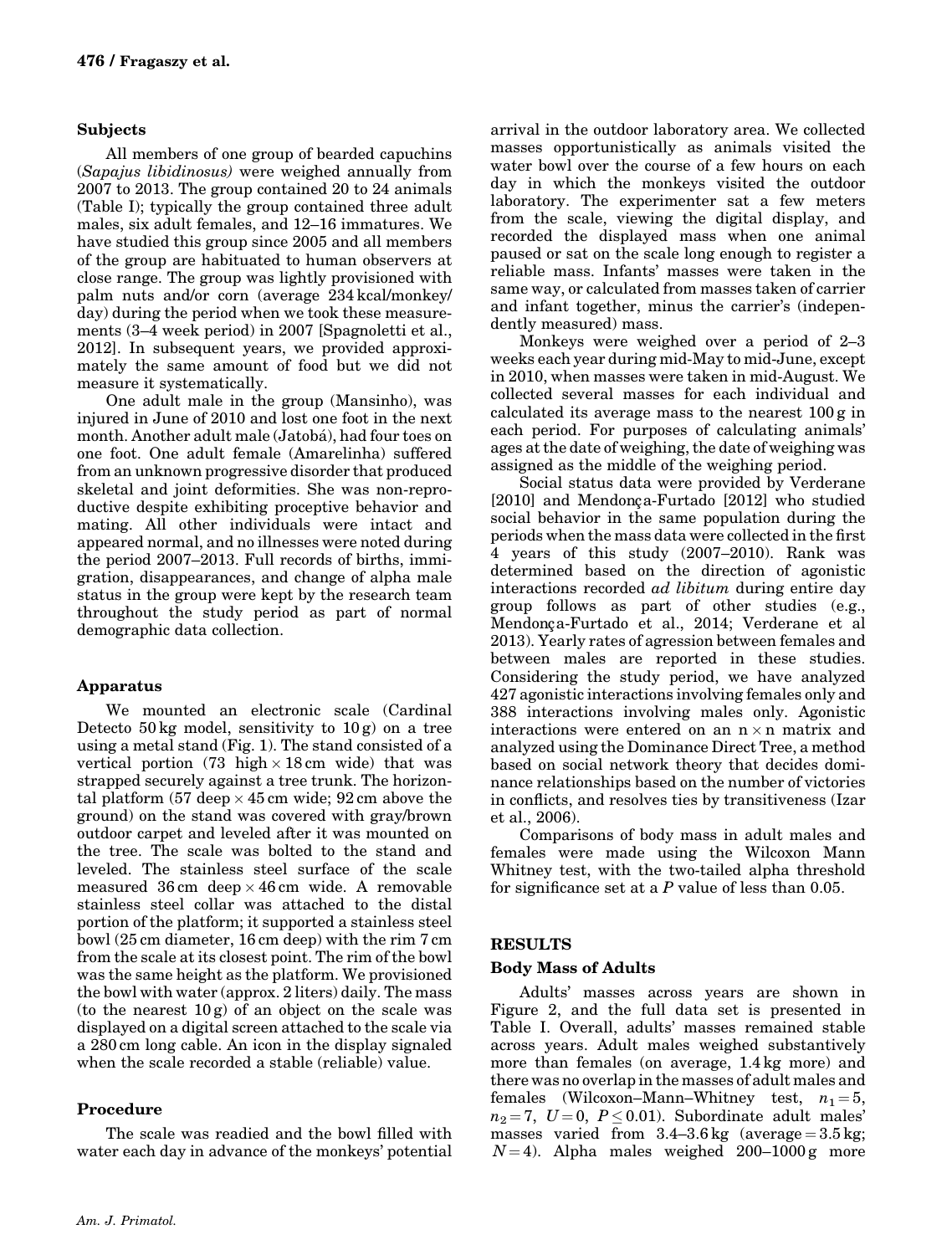| Name       | DOB <sup>b</sup>         | ${\rm Sex}$                  |                          |                          |                          | $2007/6$ $\rm July^a$    |                          |                          | $2008/1$ June <sup>a</sup> |                                  |                                   | 2009/ 5 June <sup>a</sup> |                          |  |
|------------|--------------------------|------------------------------|--------------------------|--------------------------|--------------------------|--------------------------|--------------------------|--------------------------|----------------------------|----------------------------------|-----------------------------------|---------------------------|--------------------------|--|
|            |                          |                              | Dam                      |                          | Mass                     | Age <sup>c</sup>         | $\rm{Age}^d$             | Mass                     | $Age^c$                    | $\rm{Age}^d$                     | Mass                              | Age <sup>c</sup>          | Age <sup>d</sup>         |  |
| Amarelinha |                          | $\mathbf F$                  |                          |                          |                          | A                        | $\qquad \qquad$          | 1.6                      | A                          | $\qquad \qquad \qquad$           | 1.6                               | A                         |                          |  |
| Chicao     |                          | М                            | $\overline{\phantom{0}}$ |                          | 4.4                      | A                        | $\equiv$                 | 4.2                      | A                          |                                  | $\qquad \qquad$                   | A                         |                          |  |
| Chiquinha  |                          | F                            | $\overline{\phantom{0}}$ |                          | 2.4                      | A                        | $\overline{\phantom{0}}$ | $2.3\,$                  | A                          | —                                | $2.6\,$                           | A                         | $\overline{\phantom{0}}$ |  |
| Chuchu     |                          | F                            | $\overline{\phantom{0}}$ |                          | 2.2                      | A                        |                          | $2.1\,$                  | A                          | $\overline{\phantom{0}}$         | 2.3                               | A                         | $\hspace{0.05cm}$        |  |
| Dende      |                          | F                            | $\overline{\phantom{0}}$ |                          | 1.9                      | A                        |                          |                          |                            |                                  | $\qquad \qquad$                   |                           |                          |  |
| Dengoso    |                          | М                            | $\overline{\phantom{0}}$ |                          | 3.3                      | A                        | $\overline{\phantom{0}}$ | 3.5                      | A                          |                                  | 3.6                               | A                         |                          |  |
| Dita       |                          | $\mathbf F$                  | $\overline{\phantom{0}}$ |                          | $\boldsymbol{2}$         | A                        |                          | 2.1                      | A                          | $\overline{\phantom{0}}$         | $2.3\,$                           | A                         | $\hspace{0.05cm}$        |  |
| Jatobá     |                          | М                            | $\overline{\phantom{0}}$ |                          | 2.7                      | A                        | $\overline{\phantom{0}}$ | 2.8                      | A                          | $\overline{\phantom{0}}$         | 3.4                               | A                         | $\hspace{0.05cm}$        |  |
| Mansinho   |                          | М                            | $\overline{\phantom{0}}$ |                          | 3.5                      | A                        | $\overline{\phantom{0}}$ | 3.6                      | A                          | $\overline{\phantom{0}}$         | 4.3                               | A                         |                          |  |
| Piacava    |                          | F                            | $\overline{\phantom{0}}$ |                          | 1.9                      | A                        |                          | 2.0                      | A                          | $\overline{\phantom{0}}$         | 2.0                               | A                         | $\hspace{0.05cm}$        |  |
| Teimoso    |                          | М                            | $\overline{\phantom{0}}$ |                          | 2.7                      | A                        | $\qquad \qquad$          | 3.0                      | A                          | $\overline{\phantom{0}}$         | $3.6\,$                           | A                         | $\hspace{0.05cm}$        |  |
| Teninha    |                          | F                            |                          |                          | $2.2\,$                  | A                        | $\equiv$                 | 2.1                      | A                          | $\equiv$                         | 2.0                               | A                         | $\equiv$                 |  |
| Tucum      | Jan 1 2005               | М                            | Teninha                  |                          | 1.8                      | $2.5\,$                  | 916                      | 1.8                      | 3.4                        | 1247                             | 2.4                               | 4.4                       | 1616                     |  |
| Caboclo    | Jan $17\ 2005$           | м                            | Chiquinha                |                          | 1.7                      | 2.5                      | 900                      | 1.9                      | 3.4                        | 1231                             | 2.2                               | 4.4                       | 1600                     |  |
| Pico       | Nov 20 2005              | М                            | Piaçava                  |                          | $1.2\,$                  | 1.6                      | 593                      |                          |                            | $\overbrace{\phantom{12322111}}$ | $\equiv$                          |                           | $\overline{\phantom{0}}$ |  |
| Tomate     | Dec 31 2006              | М                            | Teninha                  |                          | 0.8                      | 0.5                      | 187                      | 1.4                      | 1.4                        | 518                              | 1.5                               | 2.4                       | 887                      |  |
| Catu       | Feb 5 2007               | М                            | Chuchu                   |                          | 0.6                      | 0.4                      | 150                      | 1.3                      | 1.3                        | 482                              | $1.5\,$                           | $^{2.3}$                  | 851                      |  |
| Cangaceiro | Sept 20 2007             | м                            | Chiquinha                |                          | $\overline{\phantom{0}}$ | $\equiv$                 | $\equiv$                 |                          | $\equiv$                   | $\equiv$                         | 1.5                               | 1.7                       | 624                      |  |
| Pati       | Nov 2 2007               | М                            | Piaçava                  |                          |                          | —                        | $\overline{\phantom{0}}$ | $\overline{\phantom{0}}$ |                            | $\overline{\phantom{0}}$         | $1.5\,$                           | $1.6\,$                   | 581                      |  |
| Doree      | Nov 9 2007               | F                            | Dita                     |                          |                          |                          |                          |                          |                            |                                  | $\overline{\phantom{0}}$          |                           |                          |  |
| Pamonha    | Jan 2 2009               | $\bold{F}$                   | Piaçava                  |                          | $\overline{\phantom{0}}$ | $\overline{\phantom{0}}$ |                          |                          |                            | $\overline{\phantom{0}}$         | $\overline{\phantom{0}}$          |                           | $\qquad \qquad$          |  |
| Paçoca     | Jan 2 2009               | F                            | Piaçava                  |                          |                          | —                        |                          | $\overline{\phantom{0}}$ |                            | ——                               |                                   |                           |                          |  |
| Coco       | July 14 2009             | M                            | Chuchu                   |                          |                          | —                        | $\overline{\phantom{0}}$ |                          |                            | $\overline{\phantom{0}}$         | $\overline{\phantom{0}}$          | —                         |                          |  |
| Chani      | Feb 1 2011 <sup>e</sup>  | F                            | Chuchu                   |                          |                          | $\overline{\phantom{0}}$ |                          |                          |                            |                                  |                                   |                           |                          |  |
| Thais      | Feb 1 2011 <sup>e</sup>  | F                            | Teninha                  |                          |                          | $\overline{\phantom{0}}$ |                          | $\equiv$                 | $\overline{\phantom{0}}$   | $\overline{\phantom{0}}$         | $\overline{\phantom{0}}$          |                           |                          |  |
| Presente   | Mar 15 2011 <sup>e</sup> | М                            | Piaçava                  |                          |                          |                          |                          |                          |                            |                                  |                                   |                           |                          |  |
| Cachaça    | Mar 15 2012 <sup>e</sup> | М                            | Chuchu                   |                          | $\overline{\phantom{0}}$ |                          |                          |                          |                            |                                  |                                   |                           |                          |  |
|            |                          |                              |                          |                          |                          |                          |                          |                          |                            | $\overline{\phantom{0}}$         |                                   |                           |                          |  |
|            |                          | $2010/8$ August <sup>a</sup> |                          |                          | $2011/31$ ${\rm May^a}$  |                          |                          | 2012/28 May <sup>a</sup> |                            |                                  | 2013/24 May <sup>a</sup>          |                           |                          |  |
| Name       | DOB <sup>b</sup>         | Mass                         | Age <sup>c</sup>         | Age <sup>d</sup>         | Mass                     | Age <sup>c</sup>         | Age <sup>d</sup>         | Mass                     | Age <sup>c</sup>           | Age <sup>d</sup>                 | Mass                              | $\rm{Age}^c$              | $\rm{Age}^d$             |  |
| Amarelinha | $\overline{\phantom{0}}$ | 1.5                          | A                        | $\overline{\phantom{0}}$ | $1.6\phantom{0}$         | A                        |                          | 1.7                      | A                          | $\overline{\phantom{0}}$         | 1.7                               | A                         |                          |  |
| Chicao     |                          |                              | A                        | $\overline{\phantom{0}}$ |                          | A                        |                          | $\overline{\phantom{0}}$ | A                          |                                  |                                   | A                         |                          |  |
| Chiquinha  | $\overline{\phantom{0}}$ | $\overline{\phantom{0}}$     | A                        |                          | $\qquad \qquad -$        | A                        |                          | $\qquad \qquad -$        | A                          | $\overline{\phantom{0}}$         | $\qquad \qquad$                   | A                         | $\overline{\phantom{0}}$ |  |
| Chuchu     |                          | 2.1                          | A                        | $\overline{\phantom{0}}$ | $2.0\,$                  | A                        | $\overline{\phantom{0}}$ | 2.0                      | A                          | $\overline{\phantom{0}}$         | $2.0\,$                           | A                         |                          |  |
| Dende      | $\overline{\phantom{0}}$ | $\qquad \qquad$              | A                        | $\overline{\phantom{0}}$ | $\qquad \qquad -$        | A                        | $\overline{\phantom{0}}$ | $\qquad \qquad -$        | A                          | $\overline{\phantom{0}}$         | $\overbrace{\phantom{123221111}}$ | A                         | $\overline{\phantom{0}}$ |  |
| Dengoso    |                          |                              | A                        |                          | $\qquad \qquad -$        | A                        |                          | $\qquad \qquad$          | A                          |                                  |                                   | A                         |                          |  |
| Dita       | $\overline{\phantom{0}}$ | 2.1                          | A                        | $\overline{\phantom{0}}$ | 2.1                      | A                        |                          | 2.0                      | A                          | $\overline{\phantom{0}}$         | 2.1                               | A                         |                          |  |
| Jatobá     |                          | 4.3                          | A                        | $\overline{\phantom{0}}$ | 3.8                      | A                        |                          | 4.1                      | A                          | $\overline{\phantom{0}}$         | 4.2                               | A                         |                          |  |
| Mansinho   | $\overline{\phantom{0}}$ | 3.4                          | A                        | $\overline{\phantom{0}}$ | 3.3                      | A                        | $\qquad \qquad$          | 3.5                      | A                          | $\overline{\phantom{0}}$         | 3.4                               | A                         | $\qquad \qquad$          |  |
| Piaçava    |                          | 2.1                          | A                        | $\qquad \qquad$          | 2.0                      | A                        |                          | 1.9                      | A                          | $\overline{\phantom{0}}$         | 1.9                               | A                         |                          |  |
| Teimoso    | $\qquad \qquad -$        | 3.4                          | A                        | $\qquad \qquad -$        | 3.3                      | A                        |                          | 3.5                      | A                          | $\overline{\phantom{0}}$         | 3.5                               | A                         |                          |  |
| Teninha    |                          | 2.0                          | A                        | $\overline{\phantom{0}}$ | 2.2                      | A                        | $\overline{\phantom{0}}$ | 2.0                      | A                          | $\overline{\phantom{0}}$         | 2.1                               | A                         |                          |  |
| Tucum      | Jan 1 2005               | 2.9                          | 5.6                      | 2045                     | $\qquad \qquad -$        | $\overline{\phantom{0}}$ | $\overline{\phantom{0}}$ | $\hspace{0.05cm}$        | $\overline{\phantom{0}}$   | $\overline{\phantom{0}}$         |                                   | $\qquad \qquad -$         | $\qquad \qquad$          |  |
| Caboclo    | Jan 17 $2005\,$          | $2.8\,$                      | 5.6                      | $\boldsymbol{2029}$      | $-$                      |                          |                          |                          |                            |                                  |                                   |                           |                          |  |
| Pico       | Nov 20 2005              |                              |                          |                          | $\qquad \qquad -$        |                          |                          |                          |                            | $\overline{\phantom{0}}$         |                                   | $\qquad \qquad -$         |                          |  |
| Tomate     | Dec 31 2006              | 1.7                          | 3.6                      | 1316                     | 1.8                      | 4.4                      | 1612                     | 2.0                      | 5.4                        | 1975                             | 2.3                               | 6.4                       | 2336                     |  |
| Catu       | Feb 5 2007               | 1.8                          | $3.5\,$                  | 1280                     | $1.8\,$                  | 4.3                      | 1576                     | 2.1                      | 5.3                        | 1939                             | 2.5                               | $^{6.3}$                  | 2300                     |  |
| Cangaceiro | Sept 20 2007             | 1.7                          | 2.9                      | 1053                     | 1.8                      | 3.7                      | 1349                     | 2.1                      | 4.7                        | 1712                             | 2.4                               | 5.7                       | 2073                     |  |
| Pati       | Nov 2 2007               | 1.6                          | $2.8\,$                  | 1010                     | 1.7                      | 3.6                      | 1306                     | 2.1                      | 4.6                        | 1669                             | 2.5                               | 5.6                       | 2030                     |  |
| Doree      | Nov 9 2007               | 1.3                          | 2.7                      | 1003                     | $1.4\,$                  | 3.6                      | 1299                     | 1.6                      | 4.6                        | 1662                             | 1.8                               | $5.5\,$                   | 2023                     |  |
| Pamonha    | Jan 2 2009               | 1.1                          | $1.6\,$                  | 583                      | 1.2                      | 2.4                      | 879                      | 1.4                      | 3.4                        | 1242                             | $1.6\,$                           | 4.4                       | 1603                     |  |
| Paçoca     | Jan 2 2009               | 1.0                          | $1.6\,$                  | 583                      | 1.2                      | 2.4                      | 879                      | 1.3                      | 3.4                        | 1242                             | $1.6\,$                           | 4.4                       | 1603                     |  |
| Coco       | July 14 2009             | 1.0                          | 1.0                      | 359                      | 1.1                      | 1.8                      | 655                      | 1.4                      | $2.8\,$                    | 1018                             | 1.7                               | $3.8\,$                   | 1379                     |  |
| Chani      | Feb $12011^e$            | $\overline{\phantom{0}}$     | $\overline{\phantom{0}}$ | $\overline{\phantom{0}}$ | $0.5\,$                  | 0.3                      | 119                      | 1.4                      | 1.3                        | 482                              | 1.2                               | 2.3                       | 843                      |  |
| Thais      | Feb 1 2011 <sup>e</sup>  | $\overline{\phantom{0}}$     | $\overline{\phantom{0}}$ | $\overline{\phantom{0}}$ | 0.4                      | $0.3\,$                  | 119                      | 1.1                      | $1.3\,$                    | 482                              | $1.3\,$                           | $^{2.3}$                  | 843                      |  |
| Presente   | Mar $15~2011^{\rm e}$    | —                            | $\overline{\phantom{0}}$ | $\qquad \qquad -$        | 0.2                      | $0.2\,$                  | 77                       | 1.0                      | 1.2                        | 440                              | $1.5\,$                           | $2.2\,$                   | 801                      |  |
| Cachaça    | Mar 15 2012 <sup>e</sup> | $\overline{\phantom{0}}$     | $\overline{\phantom{0}}$ | $\qquad \qquad -$        | $\qquad \qquad -$        | $\overline{\phantom{0}}$ |                          | 0.4                      | $0.2\,$                    | 74                               | $1.1\,$                           | $1.2\,$                   | 435                      |  |

TABLE I. Body Mass (to Nearest 0.1 kg) and Ages (in Years and Days) at Date of Weighing of Wild Bearded Capuchin Monkeys (Sapajus Libidinosus) Taken Annually From 2007 Through 2013

A, Adult. a The day corresponding to the mid-point of the period in which body mass was collected that year. b Date of birth.

<sup>c</sup>Age in years.<br><sup>d</sup>Age in days.<br><sup>e</sup>Estimated.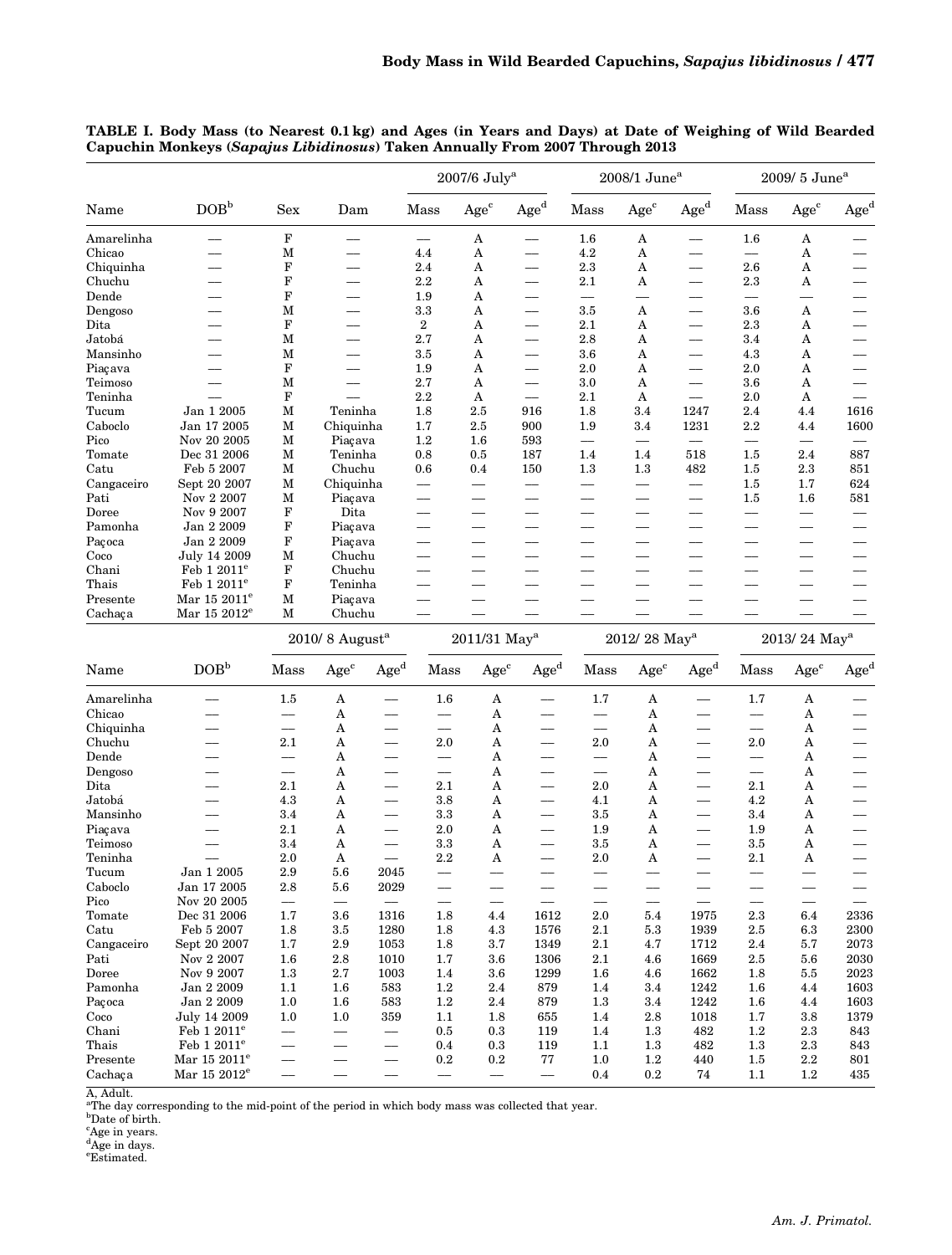

Fig. 1. Arrangement to obtain body mass of wild monkeys. A digital scale is mounted on the trunk of a tree in an area the monkeys visit regularly, and a bowl of water is placed at one end of the scale, so that a monkey visiting the water bowl passes over the scale platform. A digital display is placed a few meters away. A visual indicator appeared on the digital display when a stable mass was attained. We recorded an animal's mass only when it had four limbs on the scale platform and when the tail was not touching a surface other than the scale platform or was unsupported, and the monkey remained stationary long enough to register a stable mass value. Photo by S. T. Johnson.

than the other adult males in the group (3.8–4.4 kg,  $N = 3$ ). The two males in our sample that attained alpha status during the study period gained between 700 and 800 g over their mass of the previous year (nearly one quarter of their previous mass), and one male (Mansinho) lost that same amount from the year in which he was alpha to the next year. Chicao, the largest male in our sample, was alpha in 2007 and 2008; he died in late 2008. For the years 2010–2013, when the same male (Jatobá) maintained alpha status and the social hierarchy among adults males remained stable, masses for all adult males in the group varied by  $6\%$  (sd for masses  $= 0.20$ 



Fig. 2. Masses of the adult members of one group of bearded capuchins from 2007 to 2013. Dashed lines are females; solid lines are males.

for an alpha male, 2010–2013; for two subordinate males in the same period,  $SD = 0.09$ .

Adult females weighed on average  $2.1 \text{ kg}$   $(N = 7;$ range 1.8–2.6). We excluded from this calculation the anomalously small adult female with a progressive disorder (Amarelinha). Adult females' masses varied across years in relation to pregnancy. Females that were close to delivering an infant weighed up to 200 g more than when they were not pregnant (e.g., Chuchu in 2008, when not pregnant, weighed 2.1 kg and in 2009, 1 month before delivering an infant, she weighed 2.3 kg). The heaviest female, Chiquinha, disappeared in 2009 late in pregnancy, just after her mass (2.6 kg) was recorded. She was overtly healthy immediately prior to her disappearance. Doree, born November 9, 2007, delivered her first infant on Jan 16, 2013, at age 5 years and 65 days. Her infant survived to this writing (April 2015). Doree weighed the least of all reproductive adult females in 2013 (1.8 kg) following the birth of her infant, but she had gained 0.2 kg above her 2012 mass (1.6 kg).

Five adult females contributed masses in all years of the study. Two females disappeared (after providing masses in 2007 and 2009, respectively) and one female was categorized as adult in 2013 after she delivered an infant. Among the cohort of females that contributed masses in all years, social status was stable across years and it was not associated with individual differences in body mass. The alpha female in the study group across all years (Piaçava) weighed on average 2.0 kg, and the other three adult females averaged 2.1 kg (excluding from this calculation the anomalously small female Amarelinha). We calculated the standard deviation across years for the five adult females for which we have masses in all years. The standard deviation for each female was 0.08 kg.

#### Body Mass of Immatures

We have masses for 18 natal immature monkeys (8 M, 10 F; Table I). Of the individuals born in 2005, one (Pico) is assumed to have died at about 2 years of age, shortly after we obtained his body mass, and two (Tucum, Caboclo) to have emigrated. All others in the sample remained for the duration of the study. Our sample does not include two other live-born infants because they died before they were weighed. Two males, Tomate and Catu, born in late 2006 and early 2007, respectively, provided masses in all 7 years of the sample.

Figure 3 presents mass values for natal immature monkeys of each sex (data pooled across individuals within sex), and lines of best fit calculated with multiple regression. Note that female Doree's masses are provided through 2013 in Figure 3, to provide visual continuity for this individual, although she is classed as an adult in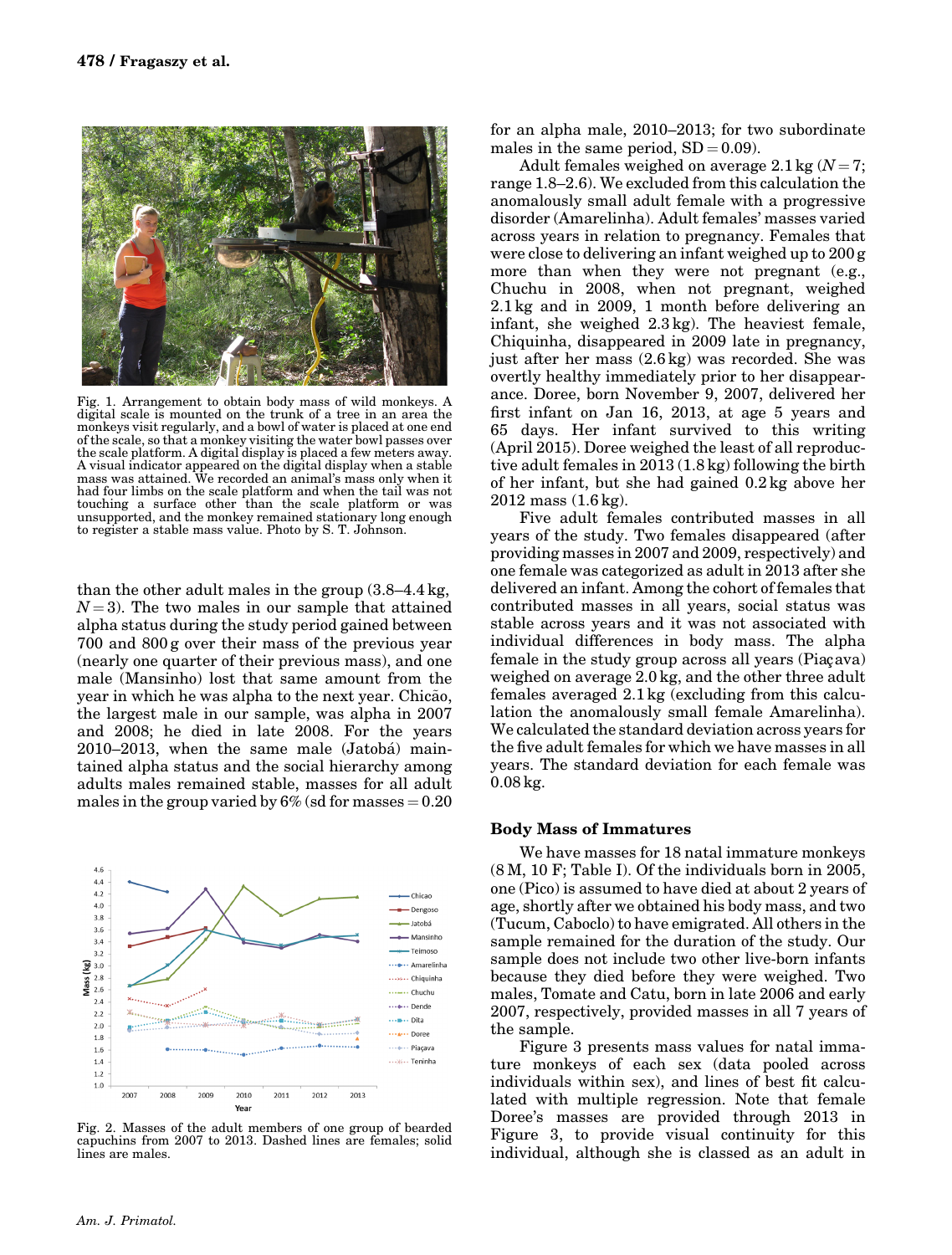

Fig. 3. Individual masses for male (stars) and female (circles) bearded capuchin monkeys through the first six years of life  $(N = 18)$ . Lines of best fit were calculated using piece-wise linear regression in R. The inflection point between postnatal mass gain and later mass gain falls at 244 days for males  $(N = 4)$ masses prior to breakpoint) and 169 days, females (N = 5 masses<br>prior to breakpoint). Adjusted  $R^2 = +0.89$ , males, and +0.98,<br>females.

the 2013 sample (given that she had delivered an infant), and her 2013 mass appears also in Figure 2. Infants grew from  $< 500$  grams in the first 100 days to 1 kg (50% of the mother's mass) or more after 400 days (1.1 years). There is no discernible difference between males and females in growth in the first year (but note that we have only four data points for males in that period, and five data points for females). Thereafter, females grew at a slower rate than males. Females would reach average adult mass (2.1 kg) in their eighth year (7.5 years) and males their average adult mass (3.5 kg) in their tenth year (9.8 years) if juvenile rates of growth were maintained unchanged.

Figure 4 displays individual growth trajectories for the seven immature males that contributed three or more successive annual masses to the data set. Individuals show greater consistency in growth rate (all adjusted  $R^2$  values for individuals were  $+0.85$  or higher) than seen across individuals (adjusted  $R^2 = +0.79$  for all males, data pooled). In comparison, females showed strong similarity in growth  $(R^2 = +0.98$  for all females pooled).

#### Emigration and Immigration

Two natal males (Tucum and Caboclo) weighed just less than  $3 \text{ kg}$  (2.9 and  $2.8 \text{ kg}$ ) in 2010, a few months before they disappeared (and presumably emigrated) at just under 6 years of age. Two other natal males, Pati and Cangaceiro, weighed 2.5 and 2.4 kg, respectively, in 2013. A few months later, they disappeared (and presumably emigrated) a few months before their 6th birthdays. Four males immigrated into our study group in 2007 (Mansinho, Dengoso, Jatobá, Teimoso), just after the annual weighing period. All of them emigrated from the

same neighboring group which was also habituated and under study by our team [Spagnoletti, 2009; Verderane, 2010]. In the weeks following the arrival of these immigrant males in the group, records show no reports of fights or wounding among males. The two heavier males (Mansinho, Dengoso) weighed 3.3–3.5 kg in 2007, 1 year after arriving in the group, and their mass increased just by 0.1–0.2 kg over the next 2 years (2008 and 2009). The two smallest of the four males (Teimoso and Jatobá) at their first weighing in 2007, about 1 year after their arrival in the group, weighed about 2.7 kg; these males gained about 0.8 kg over the next two years (2008 and 2009) to reach about 3.5 kg, the average adult male mass. Accordingly, we estimate that the two lighter males entered the study group when between 6 and 7 years of age, and the two heavier males when about 8–9 years old.

#### DISCUSSION

We provided body masses, measured annually over seven consecutive years, for all individuals belonging to one wild group of bearded capuchins. We focus our discussion on the lengthy duration of growth in bearded capuchins, the magnitude of sexual dimorphism in body mass in adult bearded capuchins in comparison to other species of capuchins, and on the ontogeny of dimorphism in body mass in bearded capuchins. The data allow us to test



Fig. 4. Lines of best fit for mass gain by seven individual male bearded capuchins. Adjusted  $R^2 > +0.85$  for each individual.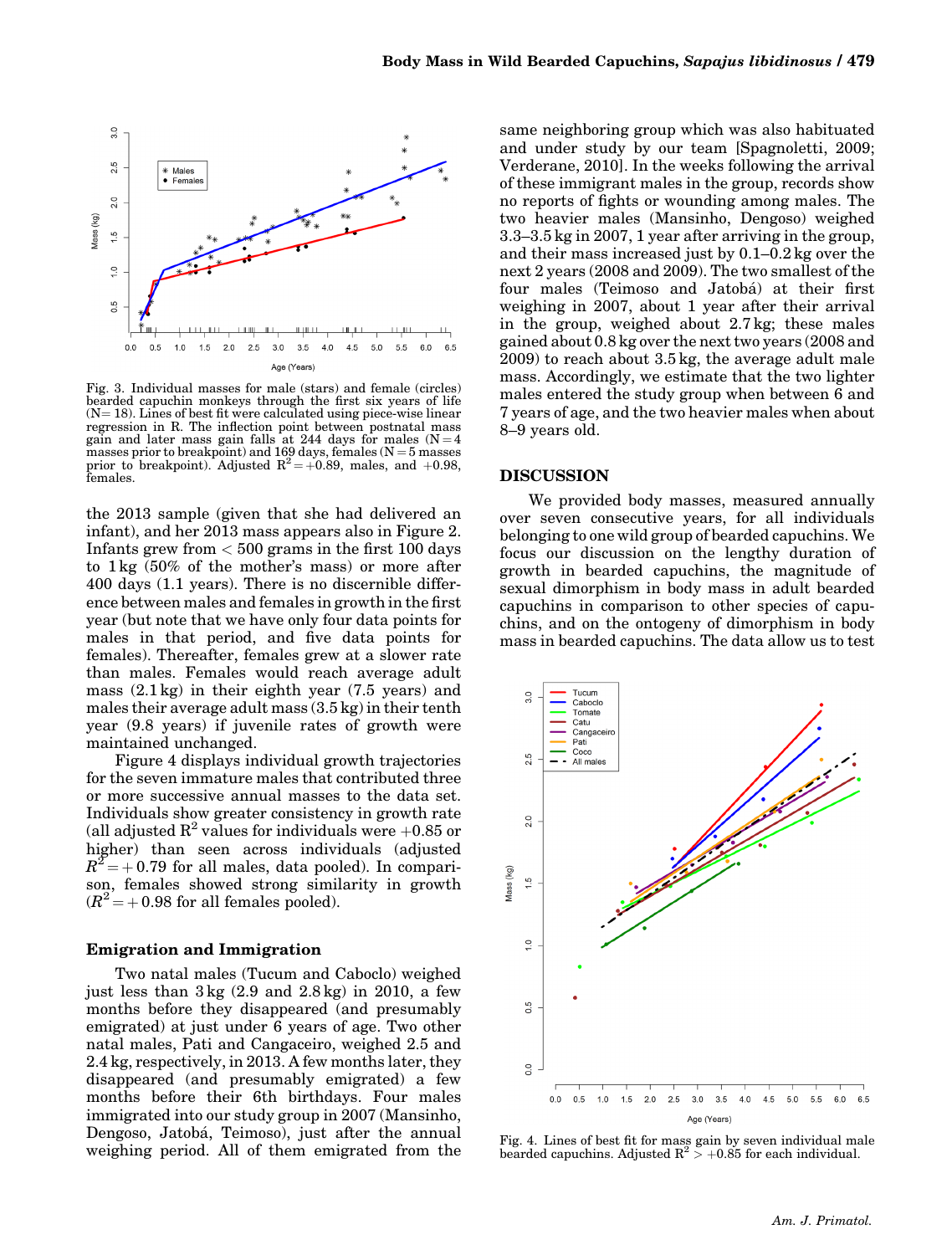three hypotheses concerning the relation between social status and body mass in adults: (i) that social status correlates positively with body mass in males, (ii) that the alpha male has the largest body mass among the adult males, and (iii) that body mass in females does not correlate with social status as it does in males. We also discuss the implications of our data concerning age and body mass at immigration/ emigration.

#### Sexual Dimorphism in Body Mass Among Species of Capuchins

Our findings indicate that adult female bearded capuchins at our study site weigh less on average (2.1 kg) than reported for wild female Cebus capucinus, C. albifrons, and C. olivaceus, that weigh 2.3– 2.5 kg [Smith & Jungers, 1997]. Conversely, adult male bearded capuchins at our study site weigh more  $(3.5 \text{ kg})$ , even when not alpha males, than wild C. olivaceus and C. albifrons (3.2–3.3 kg) and close to C. capucinus (3.6–3.7 kg) that were weighed without distinction by social status. Adult males in the current study are much heavier than wild adult male Sapajus flavius on average (2.8 kg), whereas female S. flavius have the same mass as female bearded capuchins in our sample (2.1 kg) [Montenegro, 2011]. There are no mass data available yet for other species of Sapajus, as the species in this genus were identified as separate species only in 2001 [Fragaszy et al., 2004], and the genus Sapajus was distinguished from Cebus more than a decade later [Lynch-Alfaro et al., 2012a, b]. Therefore, we can only compare our masses for S. libidinosus with those of capuchins belonging to the genus Sapajus without species distinction. According to Smith & Jungers [1997], who report masses for wild  $C$ . apella (pooling) all species of Sapajus into one taxon), males weigh 3.6 kg and females 2.5 kg. Adult males in one captive colony of Sapajus spp. weighed 3.5 kg on average; females, 2.4 kg [Fragaszy & Bard, 1997].

It appears that female bearded capuchins at our site are lighter than females of most other species of capuchins, while the males at our site are the same mass or probably heavier than males of other species of capuchins (because the previously reported masses of wild males were reported without knowledge of social status and therefore included an unknown ratio of alpha and subordinate males in the sample). We should interpret the differences in body mass between males and females in the context of overall body conformation and behavioral ecology. The bearded capuchins appear to differ from the normative Sapajus body type in skeletal proportions that can be related to degree of terrestriality (higher in S. libidinosus than in others species of the genus [Wright et al., 2014]). For example, Verderane [2010] reports that S. *libidinosus* individuals at Boa Vista spend more than 30% of their active time

on the ground [Verderane, 2010]. In Atlantic Forest, the congener S. nigritus spend less than 3% of their active time on the lowest vegetation stratum (0–4.9 meters; [Fogaça, 2009]). Despite substantive differences in the socioecology of S. nigritus and S. libidinosus, these two species share similar mating systems [Izar et al., 2012].

## Ontogeny of Sexual Dimorphism in Body Mass

Jungers & Fleagle [1980] report that young captive capuchins  $(C.$  albifrons and  $C.$  capucinus) of both species and both sexes exhibit most rapid skeletal development in the first 8 weeks, and continuous skeletal development through the first 5.5 years, when their study ended. Likewise, our data indicate more rapid growth in both sexes in the first year than later in bearded capuchins, and a steady rate of growth for both sexes from the second year through 6 years of age. Our method of measurement did not allow us to detect variations between the sexes at young ages, but it was sufficient to chronicle the differences between the sexes present in the second year and thereafter, and the range of variability within each sex. After the first year, females grow more slowly than males, and display little variation across individuals in body mass at any given age. Extrapolating from females' rate of gain, we can predict that females reach average adult mass (2.1 kg) in their eighth year, about 2 years later than reported for captive female Sapajus spp. [Fragaszy & Adams-Curtis, 1998]. The one female for which we have a mass record from her own birth to the birth of her first infant weighed 74% of the average adult female body mass two months before she conceived. She gained mass over the next year. This pattern is similar to that seen in mangabeys, mandrills, and macaques. Females of all of these species typically deliver their first offspring at 4–5 years, and achieve full adult body mass in their seventh year. Baboons, in contrast, postpone reproduction until they are more than 6 years old [Leigh & Bernstein, 2012], when they reach 89% of their adult body weight. Leigh and Bernstein suggest that a life history pattern of first reproduction well in advance of completion of somatic growth, as evident in mangabeys, mandrills and macaques, implies that females do not face a trade-off between somatic growth and reproduction.

Males show a more rapid growth pattern than females after the first year in our data, suggesting an organizational effect of prenatal and/or early postnatal androgenic hormones on growth (as in rhesus monkeys, Macaca mulatta [Abbott et al., 2009; Goy & Robinson, 1982; Kemnitz et al., 1988]. Fleagle & Samonds [1975] reported that male and female captive white faced capuchins, C. capucinus, followed different trajectories of mass gain beginning much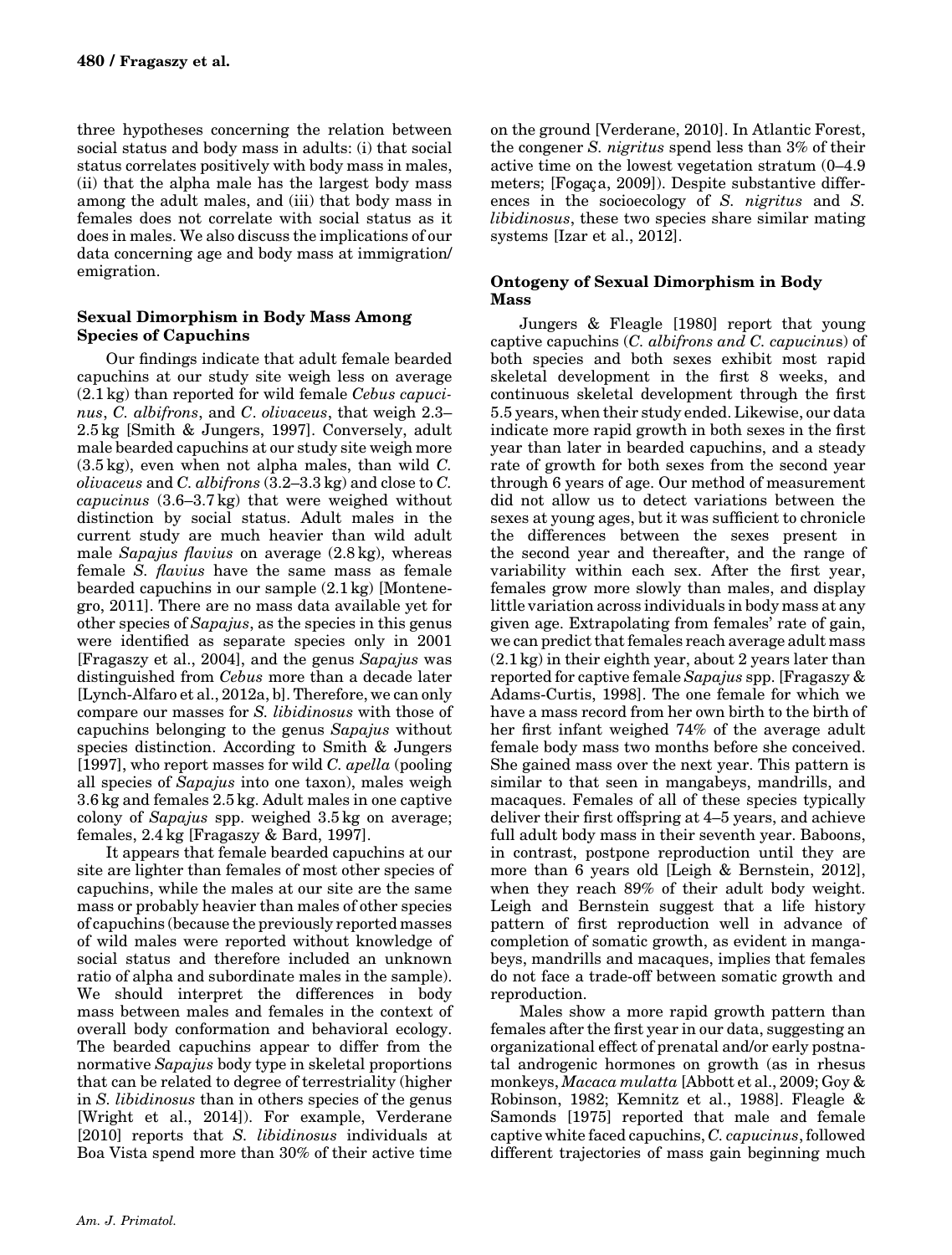earlier in life. Extrapolating from the male's rate of mass gain, we can predict that male bearded capuchins reach full adult mass (3.5 kg) in their tenth year. This estimate is in accord with field reports that male white-faced capuchins (C. capucinus) first attain alpha status when they are 10 years of age or older [Jack et al., 2014] although male C. capucinus as young as 7.8 years are known to have sired offspring [Muniz et al., 2010], and in captivity, much younger male Sapajus spp. have sired offspring [Fragaszy & Adams-Curtis, 1998]. Males show greater inter-individual variability in growth trajectories than do females, which may impact age at immigration, as we discuss below.

The ontogeny of sexual dimorphism that we find in our data seems intermediate to what Leigh [1995] proposes as two alternative modes of males becoming larger than females. As characteristic of multimale–multifemale groups, male bearded capuchin monkeys grow for 2 years longer than females (10 years, vs. 8 years). In addition, as characteristic of single male–multifemale groups, and as documented for C. capucinus by Fleagle & Samonds [1975] males grow more rapidly than females. Thus, they show both modes of generating sexual dimorphism in body mass, matching the pattern found by O'Mara et al. [2012] for Nyticebus. Comparisons with other species of Sapajus and Cebus may reveal if either or both of these two modes are stronger in S. libidinosus in comparison to congeners, that in general display less dimorphism.

### Relationship Between Social Status and Body Mass

Another interesting finding is the marked increase in mass experienced by two adult male bearded capuchins upon gaining alpha status, and the loss by one male of an equivalent magnitude following loss of alpha status. In all years the alpha male weighed at least 0.5 kg more than the next heaviest adult male in the group (range 0.5–0.9 kg more; mean  $= 0.7 \text{ kg}$ , 20% more), and was visibly bulkier, especially in the forequarters and head, than the other adult males. The pattern of obvious mass gain and loss that we observed in male bearded capuchins upon gaining or losing alpha status is similar to the reversible change in male secondary sexual adornments seen in mandrills upon reaching (or losing) alpha status in the group [Maggioncalda et al., 1999, 2000, 2002; Setchell et al., 2008, 2010]. The changes in mass experienced by males in our study group after gaining or losing alpha status are associated with rises or decreases in testosterone, respectively, as reported by Mendonça-Furtado et al. [2014] for this same group during the study period, and for C. capucinus observed under the same circumstances [Jack et al., 2014]. In short, our findings support the hypotheses that social status

correlates positively with body mass in male bearded capuchins, and that the alpha male has the largest body mass among the adult males.

The relationship between social status and body mass is quite different for female bearded capuchins than for males. Whereas dominant male bearded capuchins weigh about 20% more than subordinate adult males, the dominant female is the same mass as other adult females in the group. Our findings support the hypothesis that body mass in females does not correlate with social status as it does in males. These results are in sharp contrast with those obtained by Pusey et al. [2005] for chimpanzees in which males' body mass is not associated with dominance whereas females' body mass significantly increases with dominance. The highest-ranking female chimpanzees were approximately 11% heavier than the lowest-ranking females. Also, within each sex, masses varied more among female chimpanzees than among male chimpanzees [Pusey et al., 2005].

Pusey et al. [2005] also report that social status correlated with temporal stability of body mass in wild chimpanzees. That is, more dominant individuals of both sexes maintained more stable body mass. Again, we found the opposite pattern in bearded capuchins: among female capuchins, we observed equivalent stability in body mass across years, regardless of social status. The same holds true for subordinate males. These species differences may reflect a different relationship between the social system and the overall health and reproductive success of individuals in the two species, sex bias in dispersal (male dispersal in capuchins, female dispersal in chimpanzees), different regimens of sexual competition, and/or different effects of food competition among females [Izar, 2004; Izar et al., 2009]. Alternatively, the consistent abundance of food in Boa Vista across the year and across years [Izar et al., 2012] may completely buffer individual variability in access to food across individuals. One might also propose that the slight provisioning of food to the study group during the few weeks per year, in which we collected mass data contributed to the stability in masses we observed across years. However, we did not find increasing mass within or across individuals across the period in which masses were collected in any year.

### Age and Body Mass at Immigration

Four males emigrated from the study group at just under 6 years of age. All four weighed between 2.4 and 2.9 kg a few months before they left the group. Two other natal males, when about 8.5 years old and weighing 2.5 and 2.7 kg (in May 2014), had not emigrated. The two smallest of the four males that immigrated into the study group in 2007 weighed about 2.7 kg about a year later, and they gained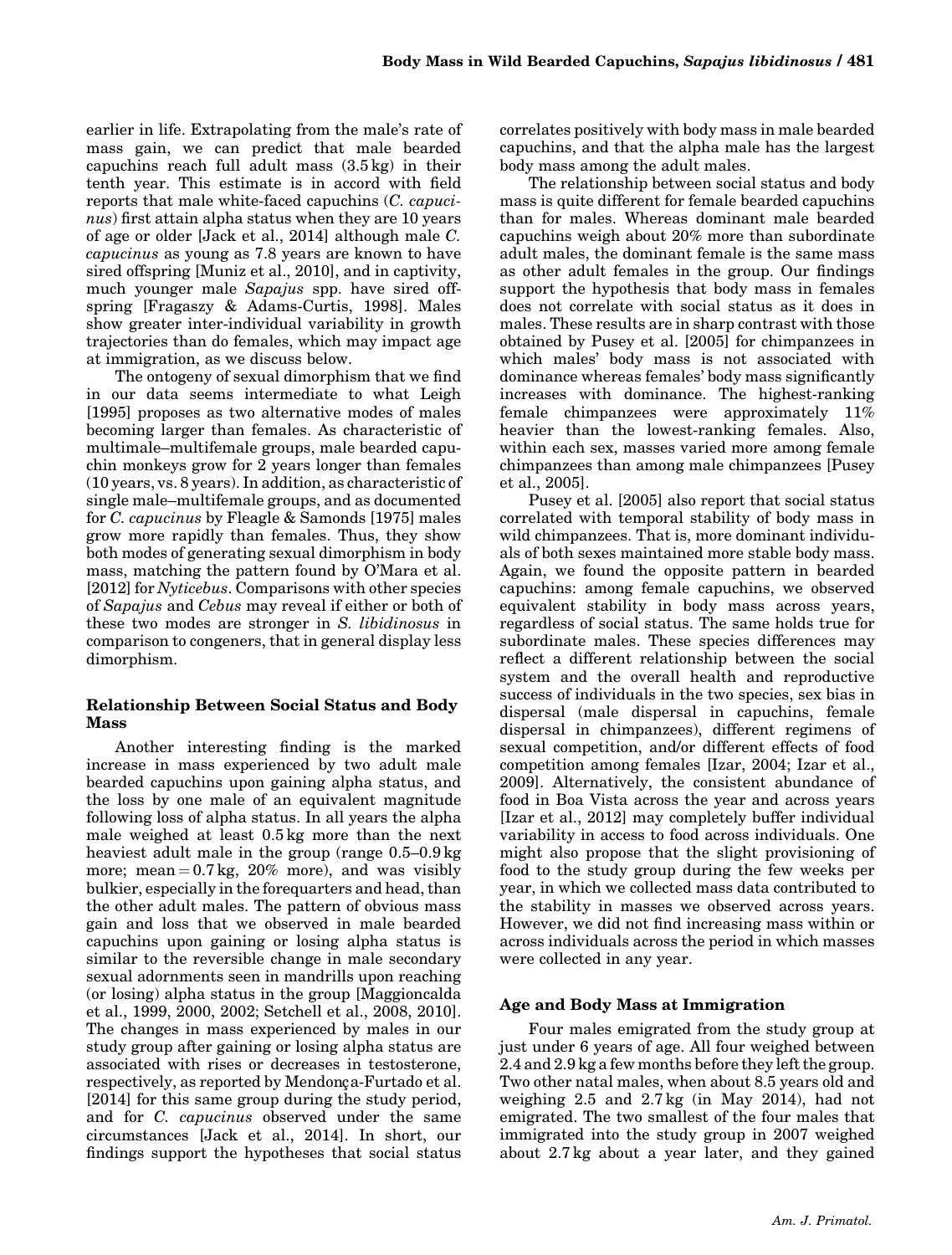about 0.8 kg over the next two years to about 3.5 kg, the average adult male mass. Their growth upon arrival in the study group was as rapid as that of immature natal males over the same period. Placing these males into the growth data for natal males, the lighter immigrant males were likely about 6 years old when they immigrated into the group. Taken as a whole, our data indicate substantial variability among males in age at emigration from their natal groups, but suggest that males are not likely to emigrate before they reach 2.4 kg.

In primates species in which males are heavier than females and males emigrate but females do not, emigrating males achieve full adult mass only some years after they leave their natal groups [Dixson, 2012]. Capuchin monkeys (both Sapajus and Cebus) fit this pattern [Jack et al., 2014; this study]. Dixson [2012] suggests that this pattern may allow young males to immigrate into a new group while they are lighter, and thus before they present a challenge to the resident alpha male. We observed both lighter and heavier males immigrate into our study group with relatively low aggression directed towards them or by them towards the resident alpha male until the ultimate contest for alpha status some years later. It would be interesting to document the immigration process in capuchin monkeys, with respect to aggression towards them by the resident males and females, and the reproductive careers of males that immigrate into a new group when they are relatively lighter versus relatively heavier, or that do not emigrate at all.

In conclusion, our findings fill an important gap in our knowledge of the biology of bearded capuchins. We hope that our non-invasive method of collecting body masses, or those developed by Cooper et al. [2004] and Mangalam & Singh [2013] can be adapted for use by other researchers studying arboreal monkeys, so that equivalent longitudinal information about other species in the genus and in other genera can be collected.

### ACKNOWLEDGMENTS

We thank the Instrument Shop at the University of Georgia for manufacturing our scale stand. We thank the many people who assisted in collecting mass data (Tomas Pickering, Rebecca Greenberg, Stephen Fragaszy, Qing Liu, Allison Howard, Caroline Jones, Jessica Tinker, Kelly Laity, Natalie Schwob, Joel Owen, Thomas Johnston, Luciana Massaro; Mara, Marcio, Marino Junior, and Marcos Fonseca Oliveira, and Claudio Fonseca Feitosa. Thanks to anonymous reviewers and the review editor, D. Dunbar, who provided constructive suggestions for improving the article. Ethocebus research at FBV is funded by grants from FAPESP (2006/51577-2011/21032-2; 2013/ 192192) and CNPq (303306/2009-2) to PI, from National Geographic Society, Committee on Research

and Exploration to D.F., and from LSB Leakey Foundation to D.F. and E.V. Research approved by SisBio 28689-5 and CNPq 002547/2011-2.

### **REFERENCES**

- Abbott DH, Tarantal AF, Dumesic DA. 2009. Fetal, infant, adolescent and adult phenotypes of polycystic ovary syndrome in prenatally androgenized female rhesus monkeys. American Journal of Primatology 71:776–784.
- Agostini I, Visalberghi E. 2005. Social influences on the acquisition of sex-typical foraging patterns by juveniles in a group of tufted capuchin monkeys (Cebus apella nigritus). American Journal of Primatology 65:335–351.
- Anderson SS, Fedak MA. 1985. Gray seal males: energetic and behavioral links between size and sexual success. Animal Behavior 33:829–883.
- Chalk J, Wright BW, Lucas PW, et al. 2015. Age-related variation in the mechanical properties of foods processed by Sapajus libidinosus. American Journal of Physical Anthropology doi: 10.1002/ajpa.22865.
- Cooper M, Chaitra M, Singh M. 2004. Effect of dominance, reproductive state and group size on body mass in Macaca radiata. International Journal of Primatology 25:165–178.
- Dixson A. 2012. Primate sexuality. Oxford: Oxford University Press.
- Dixson AF, Bossi T, Wickings EJ. 1993. Male dominance and genetically determined reproductive success in the mandrill (Mandrillus sphinx). Primates 34:525–532.
- Drickamer LC, Vandenbergh JG, Colby DR. 1973. Predictors of dominance in the male golden hamster (Mesocricetus auratus). Animal Behaviour 21:557–563.
- Eadie EC. 2015. Ontogeny of foraging competence in capuchin monkeys (Cebus capucinus) for easy versus difficult to acquire fruits: a test of the needing to learn hypothesis. PloS ONE 10:e0138001.
- Flack J, Girvan M, de Waal F, Karkauer D. 2006. Policing stabilizes construction of social niches in primates. Nature 439:426–429.
- Fleagle JG. 2013. Primate adaptation and evolution. 3rd edition. New York: Elsevier.
- Fleagle JG, Samonds KW. 1975. Physical growth of cebus monkeys (Cebus albifrons) during the first year of life. Growth 39:35–52.
- Fogaça MD. 2009. Escolha de árvore e sítio de dormer e sua inluência na rota diária de um grupo de Cebus nigritus, no Parque Estadual Carlos Botelho, SP. (Doctoral dissertation). University of São Paulo, São Paulo, Brazil. 72 p. Available from [http://www.teses.usp.br/teses/disponiveis/](http://www.teses.usp.br/teses/disponiveis/47/47132/tde-30112009-144109/pt-br.php) [47/47132/tde-30112009-144109/pt-br.php](http://www.teses.usp.br/teses/disponiveis/47/47132/tde-30112009-144109/pt-br.php)
- Ford SM, Davis LC. 1992. Systematics and body size: implications for feeding adaptations in new world monkeys. American Journal of Physical Anthropology 88:415–468.
- Fragaszy DM, Adams-Curtis LE. 1998. Growth and reproduction in captive tufted capuchins (Cebus apella). American Journal of Primatology 44:197–203.
- Fragaszy DM, Bard K. 1997. Comparison of development and life history in Pan and Cebus. International Journal of Primatology 18:683–701.
- Fragaszy DM, Visalberghi E, Fedigan LM. 2004. The complete capuchin: the biology of the genus Cebus. Cambridge: Cambridge University Press.
- Fragaszy DM, Pickering T, Liu Q, et al. 2010. Bearded capuchin monkeys' and a human's efficiency at cracking palm nuts with stone tools: field experiments. Animal Behaviour 79:321–332.
- Goy RW, Robinson JA. 1982. Prenatal exposure of rhesus monkeys to patent androgens: morphological, behavioral and physiological consequences. In: Hunt VR, Smith MK, Worth D, editors. Banbury report II: environmental factors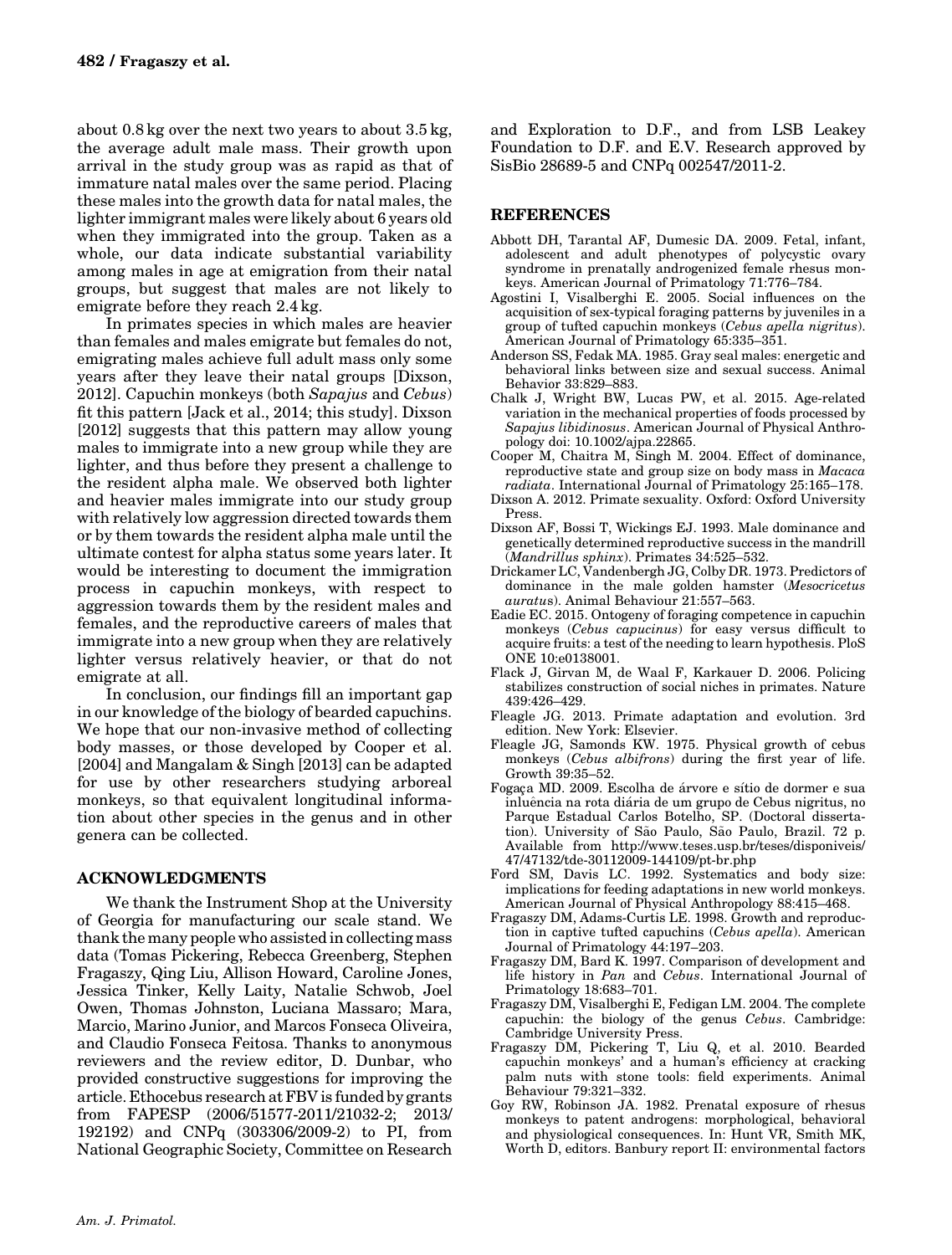in human growth and development. Cold Spring Harbor: Cold Spring Harbor Laboratory. p 355–378.

- Gunst N, Boinski B, Fragaszy DM. 2010. Development of skilled detection and extraction of embedded preys by wild brown capuchin monkeys (Cebus apella apella). Journal of Comparative Psychology 124:194–204.
- Izar P. 2004. Female social relationships of Cebus apella nigritus in a southeastern Atlantic forest: An analysis through ecological models of primate social evolution. Behavior 141:71–99.
- Izar P, Ferreira RG, Sato T. 2006. Describing the organization of dominance relationships by dominance-directed tree method. American Journal of Primatology 68:189–207.
- Izar P, Stone A, Carnegie SD, Nakai ES. 2009. Sexual selection, female choice and mating systems. In: Garber P, Estrada A, Bicca-Marques JC, Heymann E, Strier KB, editors. South American primates: testing new theories in the study of primate behavior, ecology, and conservation. New York: Springer Press. p 157–189.
- Izar P, Verderane MP, Peternelli Dos Santos L, et al. 2012. Flexible and conservative features of social systems in tufted capuchin monkeys: comparing the socioecology of Sapajus libidinosus and Sapajus nigritus. American Journal of Primatology 74:315–331.
- Jack M, Schoof V, Sheller C, et al. 2014. Hormonal correlates of male life history stages in wild white-faced capuchin monkeys (Cebus capucinus). General and Comparative Endocrinology 195:58–67.
- Janson CH. 2000. Primate socio-ecology: the end of a golden age. Evolutionary Anthropology 9:73–86.
- Janson CH, van Schaik CP. 1993. Ecological risk aversion in juvenile primates: slow and steady wins the race. In: Pereira ME, Fairbanks LA, editors. Juvenile primates: life history, development and behavior. New York: Oxford University Press. p 57-74.
- Johnson SE. 2003. Life history and competitive environment: trajectory of growth, maturation, and reproductive output among chacma baboons. American Journal of Physical Anthropology 120:89–98.
- Jungers WL, Fleagle JG. 1980. Postnatal growth allometry of the extremities in Cebus albifrons and Cebus apella: a longitudinal and comparative study. American Journal of Physical Anthropology 53:471–478.
- Kemnitz JW, Sladky KK, Flitsch TJ, Pomerantz SM, Goy RW. 1988. Androgenic influences on body size and composition of adult rhesus monkeys. American Journal of Physiology 255: E857–E864.
- Kummer H. 1971. Primate societies. Group techniques of ecological adaptation. New York: Aldine-Atherton.
- Leigh SR. 1992. Patterns of variation in the ontogeny of primate body size dimorphism. Journal of Human Evolution 23:27–50.
- Leigh SR. 1995. Socioecology and the ontogeny of sexual size dimorphism in anthropoid primates. American Journal of Physical Anthropology 97:339–356.
- Leigh SR, Bernstein R. 2012. Ontogeny, life history, and maternal investment in baboons. In: Swedell L, Leigh S, editors. Reproduction and fitness in baboons. New York: Springer. p 225–255.
- Leigh SR, Blomquist GE. 2011. Life history. In: Campbell CJ, Fuentes A, Mackinnon KC, Bearder SK, Stumpf RM, editors. Primates in perspective. New York: Oxford University Press. p 418–428.
- Lynch-Alfaro JW, Izar P, Ferreira R. 2014. Capuchin monkey research priorities and urgent issues. American Journal of Primatology 76:705–720.
- Lynch-Alfaro JW, Boubli JP, Olson LE, et al. 2012a. Explosive pleistocene range expansion leads to widespread amazonian sympatry between robust and gracile capuchin monkeys. Journal of Biogeography 39:272–288.
- Lynch-Alfaro JW, Silva JDSE Jr, Rylands A. 2012b. How different are robust and gracile capuchin monkeys? An argument for the use of Sapajus and Cebus. American Journal of Primatology 74:273–286.
- Maggioncalda A, Czekala N, Sapolsky R. 2000. Growth hormone and thyroid stimulating hormone concentrations in captive male orangutans: implications for understanding developmental arrest. American Journal of Primatology 50:67–76.
- Maggioncalda A, Czekala N, Sapolsky R. 2002. Male orangutan subadulthood: a new twist on the relationship between chronic stress and developmental arrest. American Journal of Physical Anthropology 118:25–32.
- Maggioncalda A, Sapolsky R, Czekala N. 1999. Reproductive hormone profiles in captive male orangutans: implications for understanding developmental arrest. American Journal of Physical Anthropology 109:19–32.
- Mangalam M, Singh M. 2013. Flexibility in food extraction techniques in urban free-ranging macaques, Macaca radiata. PLoS ONE 8:e85497.
- Melin AD, Young HC, Mosdossy KN, Fedigan LM. 2014. Seasonality, extractive foraging and the evolution of primate sensorimotor intelligence. Journal of Human Evolution 71:77–86.
- Mendonça-Furtado O. 2012. Medidas de metabólitos de cortisol em macacos-prego (Gênero Sapajus): análise comparativa entre populações para investigação de fatores estressores. (Doctoral dissertation). University of São Paulo, São Paulo, Brazil. Available from [http://](http://www.teses.usp.br/teses/disponiveis/47/47132/tde-03122012-102144/) [www.teses.usp.br/teses/disponiveis/47/47132/tde-](http://www.teses.usp.br/teses/disponiveis/47/47132/tde-03122012-102144/)[03122012-102144/](http://www.teses.usp.br/teses/disponiveis/47/47132/tde-03122012-102144/)
- Mendonça-Furtado O, Edaes M, Palme R, et al. 2014. Does hierarchy stability influence testosterone and cortisol levels of bearded capuchin monkeys (Sapajus libidinosus) adult males? A comparison between two wild groups. Behavioral Processes 109:79–88.
- Montenegro MMV. 2011. Ecologia de Cebus flavius (Schreber, 1774) em remanescentes de Mata Atlântica no estado da Paraíba. (Doctoral dissertation). ESALQ, Univeristy of São Paulo, Piracicaba, São Paulo, Brazil. 131 pp. Available from [http://www.teses.usp.br/teses/disponiveis/91/91131/tde-](http://www.teses.usp.br/teses/disponiveis/91/91131/tde-20122011-143229/)[20122011-143229/](http://www.teses.usp.br/teses/disponiveis/91/91131/tde-20122011-143229/)
- Muniz L, Perry S, Manson JH, Gilkenson H, Gros-Louis J, Vigilant L. 2010. Male dominance and reproductive success in wild white-faced capuchins (Cebus capucinus) at Lomas Barbudal, Costa Rica. American Journal of Primatology 72:1118–1130.
- Navarrete A, van Schaik CP, Isler K. 2011. Energetics and the evolution of human brain size. Nature 480:91–94.
- Oliveira PS, Marquis RJ. 2002. The cerrados of Brazil: ecology and natural history of a neotropical savanna. New York: Columbia University Press.
- O'Mara MT, Gordon AD, Catlett KK, Terranova CJ, Schwartz GT. 2012. Growth and the development of sexual size dimorphism in lorises and galagos. American Journal of Physical Anthropology 147:11–20.
- Plavcan JM. 2011. Understanding dimorphism as a function of changes in male and female traits. Evolutionary Anthropology 20:143–155.
- Pusey A, Oehlert G, Williams J, Goodall J. 2005. Influences of ecological and social factors on body mass of wild chimpanzees. International Journal of Primatology 26:3–31.
- Setchell JM, Dixson A. 2001a. Suppression of the secondary sexual adornments in subordinate adult male mandrills (Mandrillus sphinx). American Journal of Physical Anthropology 115:245–252.
- Setchell JM, Dixson AF. 2001b. Changes in the secondary sexual adornments of male mandrills (*Mandrillus sphinx*) are associated with gain and loss of alpha status. Hormones and Behavior 39:177–184.